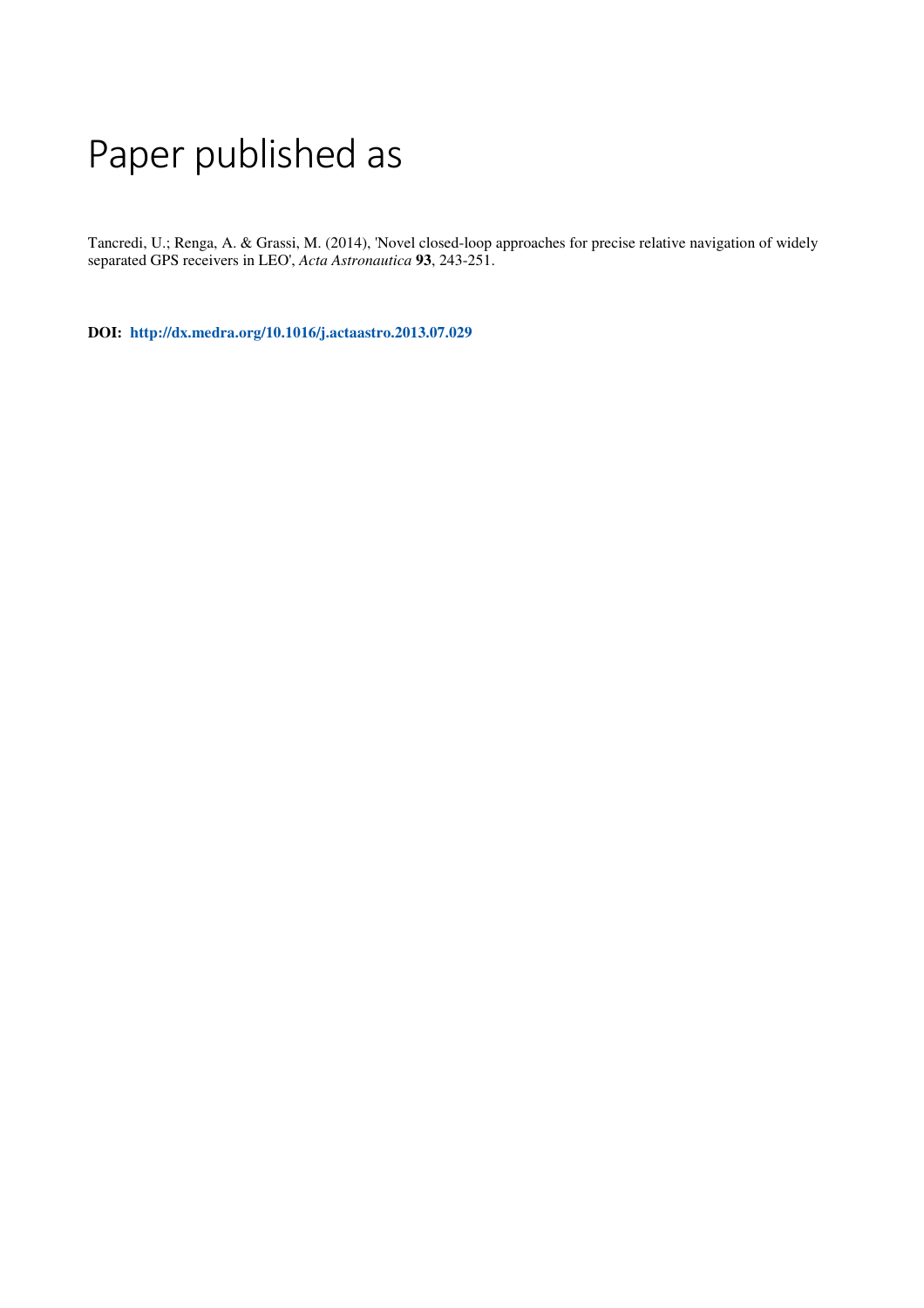# **NOVEL CLOSED-LOOP APPROACHES FOR PRECISE RELATIVE NAVIGATION OF WIDELY SEPARATED GPS RECEIVERS IN LEO**

**U. Tancredi** 

University of Naples Parthenope, Italy, urbano.tancredi@uniparthenope.it **A. Renga** and **M. Grassi**  University of Naples Federico II, Italy, alfredo.renga@unina.it, michele.grassi@unina.it

#### **Abstract**

This paper deals with the relative navigation of a formation of two spacecrafts separated of hundreds of kilometers based on processing dual-frequency differential carrier-phase GPS measurements. Specific requirements of the considered application are high relative positioning accuracy and real-time on board implementation. These can be conflicting requirements. Indeed, if from one hand high accuracy can be achieved by exploiting the integer nature of double-difference carrier-phase ambiguities, on the other hand the presence of large ephemeris errors and differential ionospheric delays makes the integer ambiguities determination challenging. Closed-loop schemes, which update the relative position estimates of a dynamic filter with feedback from integer ambiguities fixing algorithms, are customarily employed in these cases. This paper further elaborates such approach, proposing novel closed loop techniques aimed at overcoming some of the limitations of traditional algorithms. They extend techniques developed for spaceborne long baseline relative positioning by making use of an on-the-fly ambiguity resolution technique especially developed for the applications of interest. Such techniques blend together ionospheric delay compensation techniques, nonlinear models of relative spacecraft dynamics, and partial integer validation techniques. The approaches are validated using flight data from the Gravity Recovery and Climate Experiment (GRACE) mission. Performance is compared to that of the traditional closed-loop scheme analyzing the capability of each scheme to maximize the percentage of correctly fixed integer ambiguities as well as the relative positioning accuracy. Results show that the proposed approach substantially improves performance of the traditional approaches. More specifically, centimeter-level root-mean square relative positioning is feasible for spacecraft separations of more than 260 km, and an integer ambiguity fixing performance as high as 98% is achieved in a one-day long data set. Results also show that approaches exploiting ionospheric delay models are more robust and precise of approaches relying on ionospheric-delay removal techniques.

# **Keywords**

Formation Flying; Relative Navigation; Carrier-phase Differential GPS; Ionospheric delays; Integer Ambiguity Estimation; GRACE mission

#### **1 Introduction**

Formation flying is considered a key technology enabling a wide spectrum of scientific applications which cannot be realized with a single large satellite. Indeed, payload and operating requirements of advanced space mission concepts, like spaceborne microwave remote sensing and geodesy, multidimensional magnetosphere and plasmasphere investigation, call for observations and measurements taken simultaneously at largely separated points in space. These innovative concepts can take great advantage from flying multiple platforms due to the possibility of distributing payload functionality among them, with the result of improving system capability, flexibility and redundancy. In addition, the possibility of using smaller platforms can reduce the overall mission cost. Microwave remote sensing techniques based on bistatic or multistatic Syntetic Aperture Radar (SAR) which can greatly benefit from using formation flying technologies include Along-Track Interferometry (ATI) for Moving Target Indication (MTI) [1], Cross-track Interferometry (XTI) for digital elevation model (DEM) generation [2], tomography and sparse aperture synthesis [3],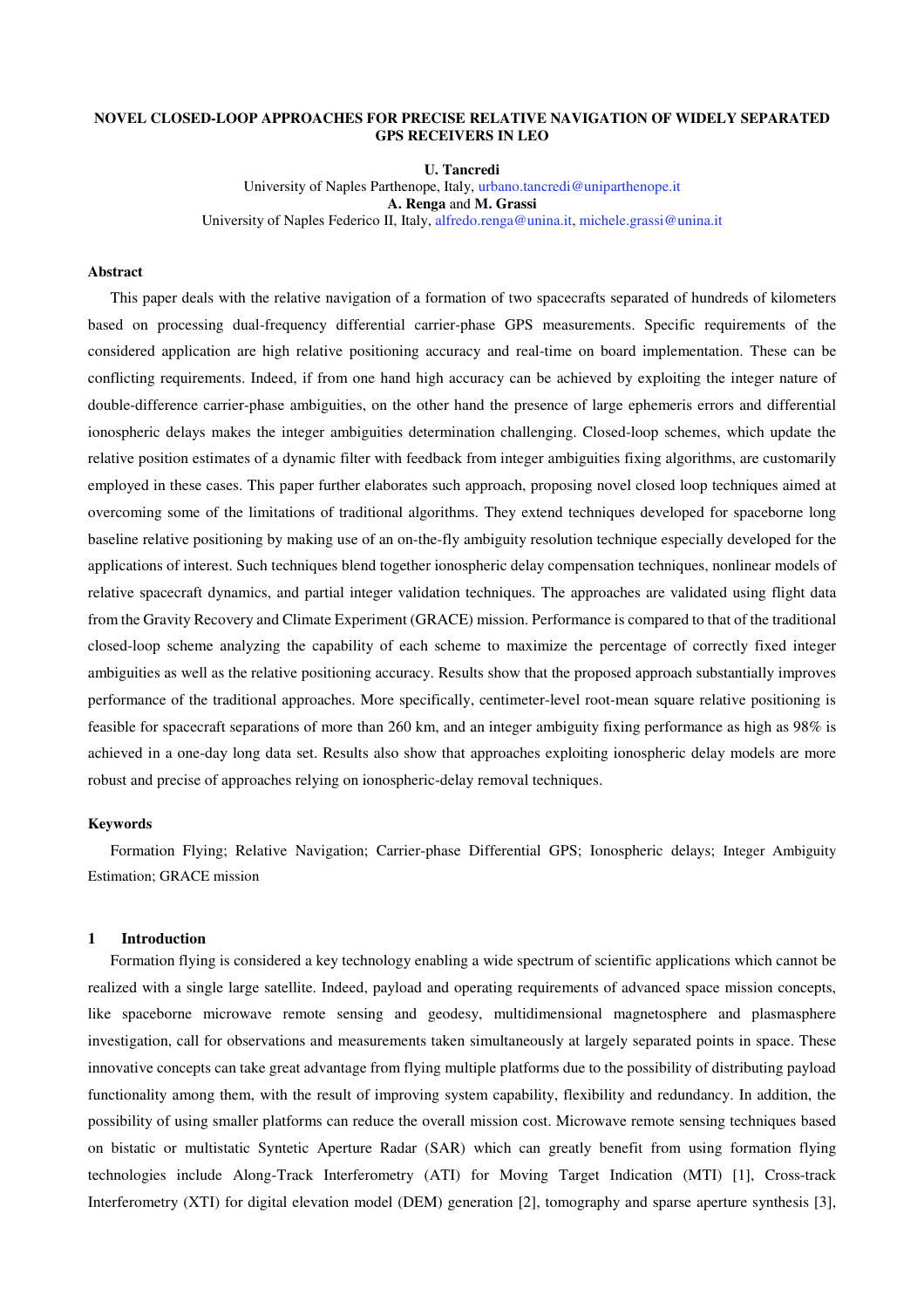Large Baseline Bistatic (LBB) SAR for stereo-radargrammetry [4]-[5], MTI and oceanography [6]. These applications, indeed, rely on processing simultaneous radar images of the same scene produced by two or more physically separated antennas. Depending on the particular application, the determination of the inter-satellite separation with high precision,, also for very long baselines (i.e. hundreds of kilometers), may be required (e.g. LBB SAR applications) [4]-[6]. The desired separation is realized with a specific design of the satellites' absolute orbits, determining a given relative orbital path. In this regard, different formation geometries can be exploited: from a simpler leader-follower configuration for ATI [1], in which the satellites are separated by a few kilometers, to helix or pendulum configurations for XTI [2], and pendulum formations for LBB SAR [4]-[6], in which the satellite separation can vary from a few hundreds of meters to hundreds of kilometers.

When dealing with LEO formations with large separations, dual-frequency Carrier-phase differential GPS (CDGPS) is the most promising solution for precise relative navigation [7]. Indeed, exploiting the integer nature of Double Difference (DD) carrier-phase observables allows, in principle, determining the baseline with high accuracy, up to the millimeter/centimeter level. Forming DD measurements makes it possible to cancel common errors of the GPS receivers to a large extent, as well. However, a number of challenging issues arises: from managing rapid variations of GPS satellites in common view because of the high orbital speed of the receivers, to dealing with significant broadcast ephemeris errors and differential ionospheric delays due to the large separation. These, indeed, can easily spoil accuracy and robustness of the integer ambiguities (IA) solution, seriously degrading the baseline estimate.

The open literature proposes many works dealing with CDGPS-based relative navigation of LEO formations, however the most part describes approaches suitable for short-baseline applications (i.e. up to tens of kilometers), including realtime on board implementation [8]-[10]. Only few authors investigate approaches for precise relative positioning of satellites separated of hundreds of kilometers, even though for post-processing reconstruction of the relative orbit [7],[11] or on-board relative positioning but using precise ephemeris products [12]. These works demonstrate that sub-centimeter relative positioning accuracy on flight data can be achieved with closed-loop approaches in which all the fixed integer ambiguities are fed back to sharpen the float estimate provided by an Extended Kalman Filter (EKF). Moreover, random walk models of the differential ionospheric delays and highly complex models of the satellites' orbital dynamics are introduced to support ambiguity resolution. These approaches can be not suitable for real-time on-board applications. Indeed, apart from the need of reducing dynamic model complexity, which worsens the relative positioning accuracy of at least an order of magnitude [9], such closed-loop schemes, which can be effective in improving filter performance over long baselines, lack of robustness to wrongly fixed integer ambiguities, ultimately resulting into divergence of the solution, unless reliable integer validation tests are implemented [13]. Hence, new solutions have to be investigated to overcome these limitations.

This paper describes two novel closed-loop approaches developed for precise relative positioning of two satellites flying with a separation of hundreds of kilometers. The proposed approaches differ from standard closed loop ones because the integer ambiguities resolution is performed separately from the computation of the relative position. This allows avoiding the necessity to fix in closed-loop the whole ambiguity vector. More specifically, DD Wide Lane (WL) and L1 integer ambiguities are computed as the solution of a filter which combines an EKF and a standard Integer Least-Square (ILS) estimator into a closed-loop scheme. However, only fixed WL ambiguities are fed back to sharpen the float estimate, whereas L1 ambiguities are estimated outside the closed loop with an additional ILS step. Resolved DD WL and L1 ambiguities are used to de-bias ionospheric-free combinations of carrier-phase measurements, which are then processed within a kinematic least-square algorithm, determining the baseline vector with high accuracy. To support the integer ambiguities resolution, different strategies are implemented to deal with DD ionospheric delays. In one approach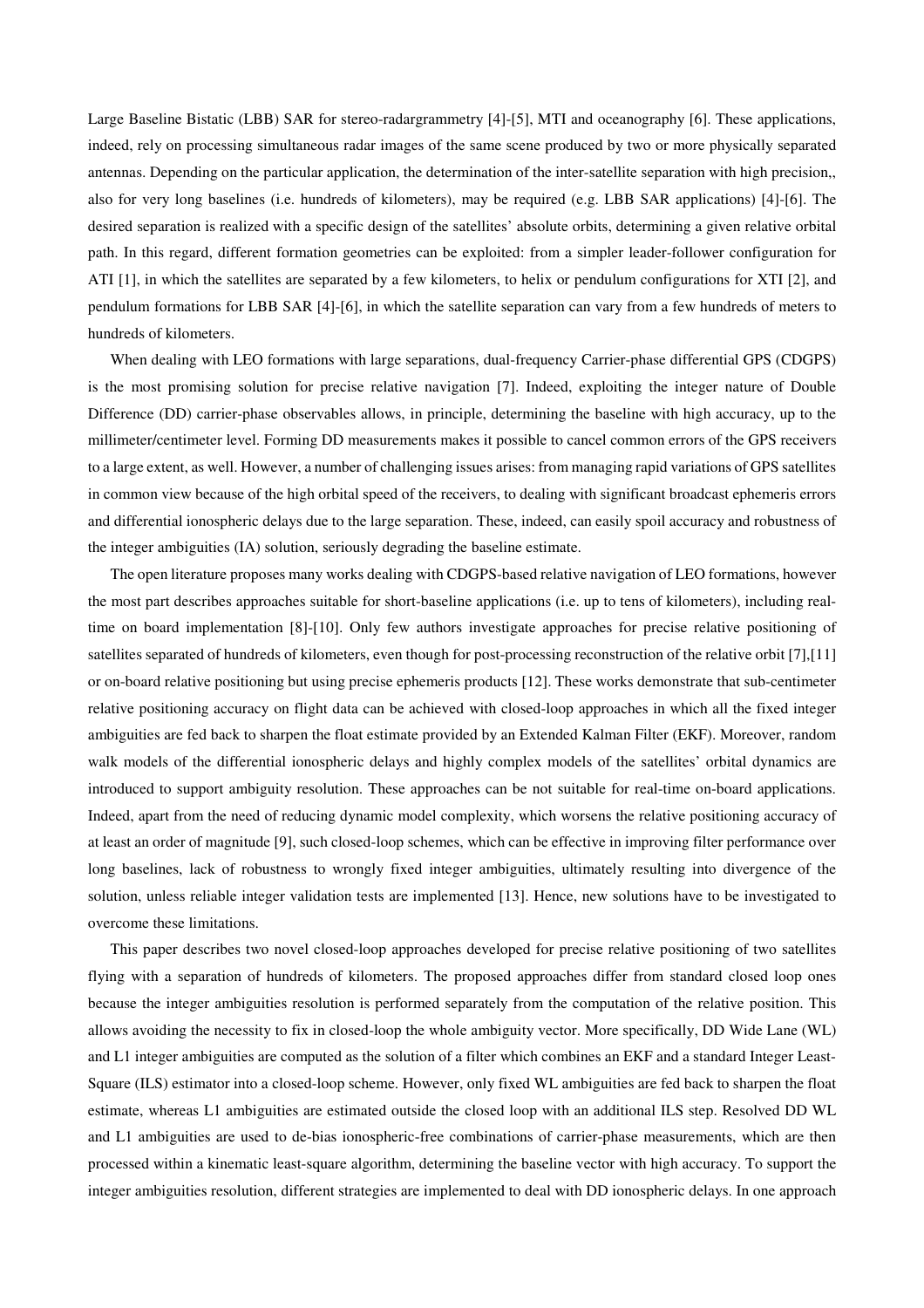ionospheric terms are specifically modeled in the filter assuming a variable Vertical Total Electron Content (VTEC) along the baseline, whereas in the other approach the ionospheric effect is removed by suitable combinations of dual-frequency DD measurements. Flight data from the Gravity Recovery and Climate Experiment (GRACE) mission are used to assess proposed approach performance in comparison with a reference standard closed-loop scheme.

#### **2 CDGPS by closed-loop EKF**

A closed-loop scheme for integrating an EKF and an integer resolution approach has been proposed in [14] and it is considered herein as a reference solution for real-time onboard CDGPS in long baseline applications. The main features of this reference scheme are briefly recalled in the following, and the interested reader is referred to [14] for further details.

In this mixed integer continuous dynamical filter (see Fig.1) the EKF is in charge of generating the float estimate, that is, the estimation of all the variables as real-valued, integer ambiguities included. Starting from the float estimate, the LAMBDA method [15] is used to conduct the integer searching step. Finally, the integer nature of the validated ambiguities is exploited to correct the real-valued float estimate, thus yielding the fixed estimate that is fed back to the EKF to sharpen the solution in the following time instants.



**Figure 1. Schematic representation of the reference closed-loop EKF for CDGPS.** 

In real-time onboard relative positioning, where precise state initialization and high accuracy dynamic and stochastic models are typically not available [9], closed-loop schemes represent a reference method to keep the solution accurate and, at the same time, stable and robust. Specifically, this is achieved when correct integer ambiguities are used to calculate the fixed solution. However, depending on the estimated float ambiguities, and on the related covariance matrix, there is a non-null probability to compute wrong integer estimates. From a theoretical point of view, it is possible to show that, under the assumption of a Gaussian float estimate, the distribution of the integer estimates derived by LAMBDA is centered about the mean of the float ambiguity [16]. If the float ambiguity is assumed to be unbiased, its distribution is thus centered about the true integer value. As a consequence, the probability to derive wrong estimates is very low when the float distribution is sufficiently sharp w.r.t. the carrier wavelength and unbiased. This does not usually happen in realworld data, where the float ambiguity distribution can be both biased, converging to a non integer value, and not sharp enough. When large baseline applications are considered, this bias is dominated by uncompensated differential errors such as differential ionospheric delay [17] and differential broadcast ephemeris error. The capability of the EKF to yield accurate float ambiguity estimates in real-time onboard operation, when accurate ephemeris are not available, can be improved by modeling the ionospheric effect as part of the state vector. This is the approach adopted in the reference solution [14], based on Lear's isotropic mapping function [18], which models the ratio of the slant Total Electron Content (TEC) to the vertical TEC (VTEC) as a function of the elevation on the horizon of GPS satellites as measured by GPS receivers.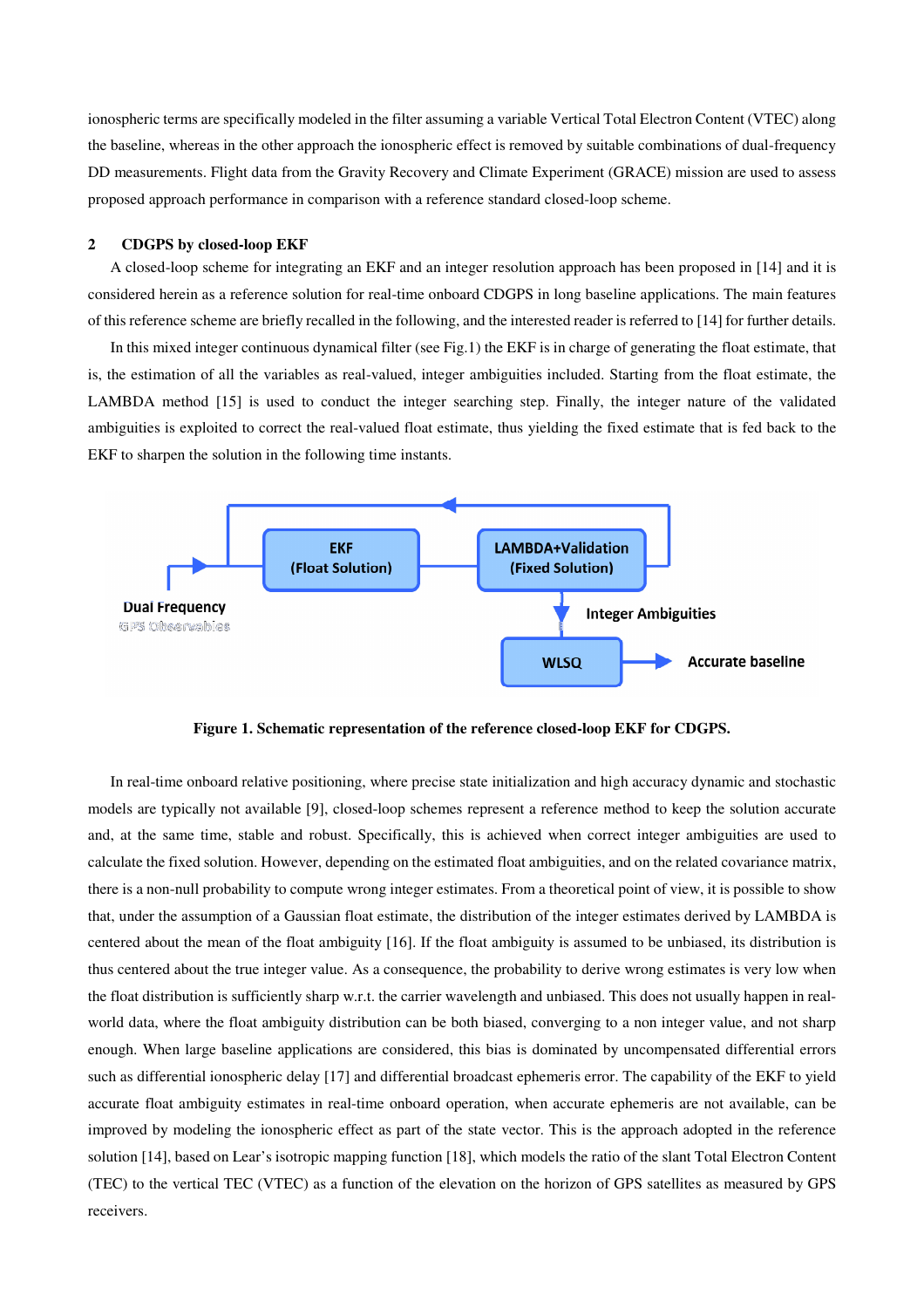With specific reference to a formation of two satellites, named chief and deputy, the EKF state vector of the reference solution is

$$
x \in \mathbb{R}^{(8+2p)\times 1}, \quad x = \left(\mathbf{b}^{\prime T} \quad \mathbf{VTEC}^{T} \quad \mathbf{a}_{w}^{T} \quad \mathbf{a}_{1}^{T}\right)^{T}
$$
 (1)

where **b***'* includes the relative position vector, computed from the chief to the deputy, and the relative velocity vector in ECEF (Earth Centred Earth Fixed) reference frame, **VTEC** is the vector comprising the two vertical total electron contents above the receivers,  $\mathbf{a}_w$  and  $\mathbf{a}_1$  represent the vector of wide-lane (WL) and L1 DD ambiguities, respectively. The corresponding EKF measurement vector is

$$
y \in \mathbb{R}^{4p \times 1}, y = \left(\left(\mathbf{P}_1^j\right)^T \left(\mathbf{P}_2^j\right)^T \left(\mathbf{L}_1^j\right)^T \left(\mathbf{L}_2^j\right)^T\right)^T \tag{2}
$$

where  $P_1^j$  and  $P_2^j$  are DD pseudorange measurement vectors, and  $L_1^j$  and  $L_2^j$  are DD carrier phase measurement vectors. The superscript *j* represents the reference GPS satellite, conventionally named pivot, and selected to calculate DD observables from undifferenced ones. The subscripts 1 and 2 correspond to L1 and L2 frequency, respectively. In eqs.  $(1)-(2)$  *p* is the number of DD observations of each kind. The relative dynamic model relies on Keplerian relative orbital motion corrected with differential J2 effects. VTECs above the receivers are modeled as two scalar first-order Gauss-Markov processes with equal correlation time scale, whereas cycle ambiguities are modeled as random constant plus random walk processes. The utilization of two VTECs and Lear's mapping function allows estimating all DD ionospheric delays as a function of only two variables: in this way the observability of the integer ambiguity by the reference solution is enhanced. Hence, the reference solution's EKF non linear observation model  $y=h(x)$  can be written as

$$
h(x) = \begin{pmatrix} I_p \\ I_p \\ I_p \\ I_p \end{pmatrix} \mathbf{p}_{CD}^j \left( \mathbf{b}' \right) + \begin{pmatrix} I_p \\ \gamma^{-2} I_p \\ -I_p \\ -\gamma^{-2} I_p \end{pmatrix} \mathbf{I}_{CD}^j \left( \mathbf{VTEC} \right) + \begin{pmatrix} 0_p \\ 0_p \\ -\frac{p}{0_p} \\ -\lambda_2 I_p \end{pmatrix} \mathbf{a}_w + \begin{pmatrix} 0_p \\ 0_p \\ \frac{\lambda_1}{\lambda_1 I_p} \\ \lambda_2 I_p \end{pmatrix} \mathbf{a}_1
$$
(3)

where  $I_p$  is the p-dimensional identity matrix,  $\rho_{CD}^j$  is the vector of the DD ranges for all the visible GPS satellite vehicles, considering the pivot *j*, the chief satellite *C* and the deputy satellite  $D, \lambda_1$  and  $\lambda_2$  are L1 and L2 signal wavelength,  $\gamma = \lambda_1 / \lambda_2$ .

Figure 2 describes the reference strategy to derive the fixed solution. Wide-lane and L1 integer estimates derived by LAMBDA are screened by Partial Integer Validation (PIV) tests. In more detail, four different tests are used to validate the ambiguities. The first two tests scan WL integer estimates and the last two work on L1 ambiguities. A cascade strategy is implemented, i.e. L1 tests are performed only for those couples with validated WL ambiguity. The first WL test evaluates the instantaneous measurement residual of Melbourne-Wubbena observables [19]-[20] and is passed when the residual is lower than a pre-defined threshold. The second WL test checks the difference between the float and the integer estimates of wide-lane ambiguity. A similar approach is adopted to test L1 ambiguity using the ionospheric-free DD carrier-phase instantaneous measurement residual and the difference between the float and the integer value of narrow lane combination of WL and L1 ambiguity [14]

Validated ambiguities are used to compute the fixed solution, based on the correlation between the relevant float ambiguity and the remaining variables of the state vector [16]:

-

$$
\breve{b} = \hat{b} + P_{ba} P_{aa}^{-1} (\breve{a} - \hat{a}) \; ; \; P_{b|\breve{a}} = P_{bb} - P_{ba} P_{aa}^{-1} P_{ab} \tag{4}
$$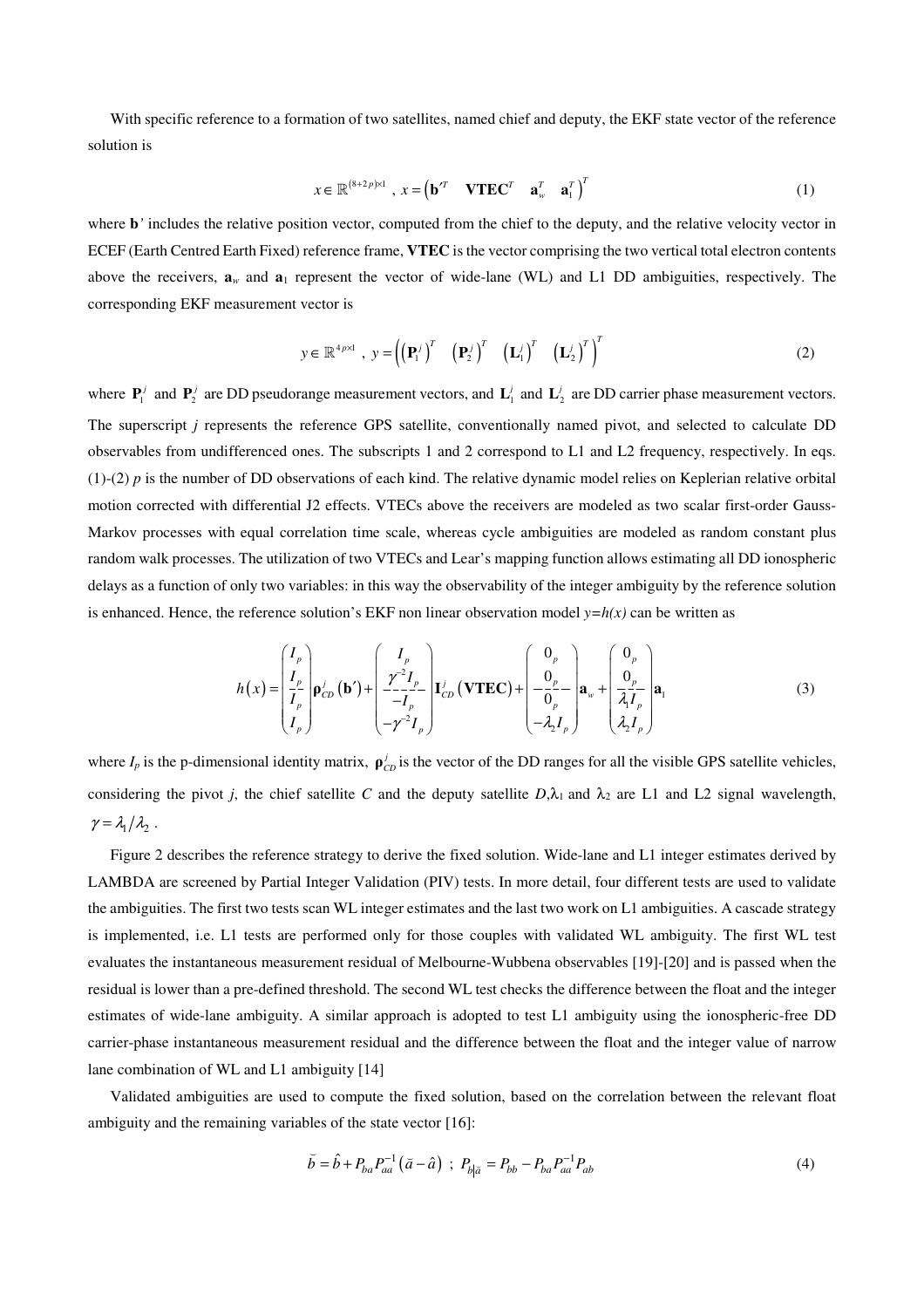where the baseline vector *b* comprises all the state vector components but the validated ambiguities (both WL and L1) that are included in the vector *a*. The symbols ˆ and ˘ refer to the float and fixed estimates, respectively, and *Pcd* stands for the float covariance matrix between the generic variables *c* and *d*. As a consequence of the considered PIV strategy the closed-loop EKF has to deal with a mixed array of real-valued variables, fixed, and unfixed ambiguities, representing both not yet validated ambiguities and ambiguities related to newly acquired satellites.



**Figure 2. Reference strategy for estimating the fixed solution and validated integer ambiguities.**

In conclusion it is important to remark that, thanks to the validated ambiguities, the fixed solution is expected to be sharper than the float one, thus improving the capability to correctly validate new ambiguities in the following time epochs. Nonetheless, the relative positioning accuracy of the fixed solution is still limited by the accuracy of Lear's mapping function that can be poor, especially over polar areas [17]. For this reason, when at least four WL and L1 ambiguities (referring to the same DD couple of GPS Satellite Vehicles) are validated the debiased ionospheric free combination of carrier-phase measurements is used to refine the relative positioning solution by a conventional Weighted Least-Squares Algorithm (WLSQ) as shown in Fig.1.

#### **3 Alternative closed-loop schemes**

The reference solution for CDGPS presented in the previous section has been tested on real world long-baseline spaceborne GPS measurements showing very good performance, characterized by root mean square (rms) baseline vector errors of few centimeters and maximum errors always smaller than one meter [14]. However, this performance cannot be always guaranteed for diverse operative conditions, such as ionospheric activity, observation geometry and so on. The reasons for this lack of robustness to different operative conditions deals with the feed-back logic and the considered ionospheric model.

Concerning the first point, the cascade validation of WL and L1 ambiguities represents an effective way to improve the accuracy of the fixed solution but it can be extremely sensitive to wrongly validated integer ambiguities. A very limited number of wrong ambiguities can cause the divergence of the closed-loop EKF solution. For this reason very restrictive thresholds must be set when performing the validation tests (especially for validating L1 ambiguities). This results in relatively low percentages of validated integers and therefore in degraded relative positioning accuracy under specific, very challenging, operative conditions.

With reference to the ionospheric delays, it has been noted that some conditions exist in which the accuracy of Lear's mapping function can be considered a limiting factor. On the contrary, it is well-known that, when dual-frequency measurements are available, as in semi-codeless GPS receivers, different measurement combinations can be used to remove the ionospheric contribution but preserving the integer nature of carrier-phase ambiguities.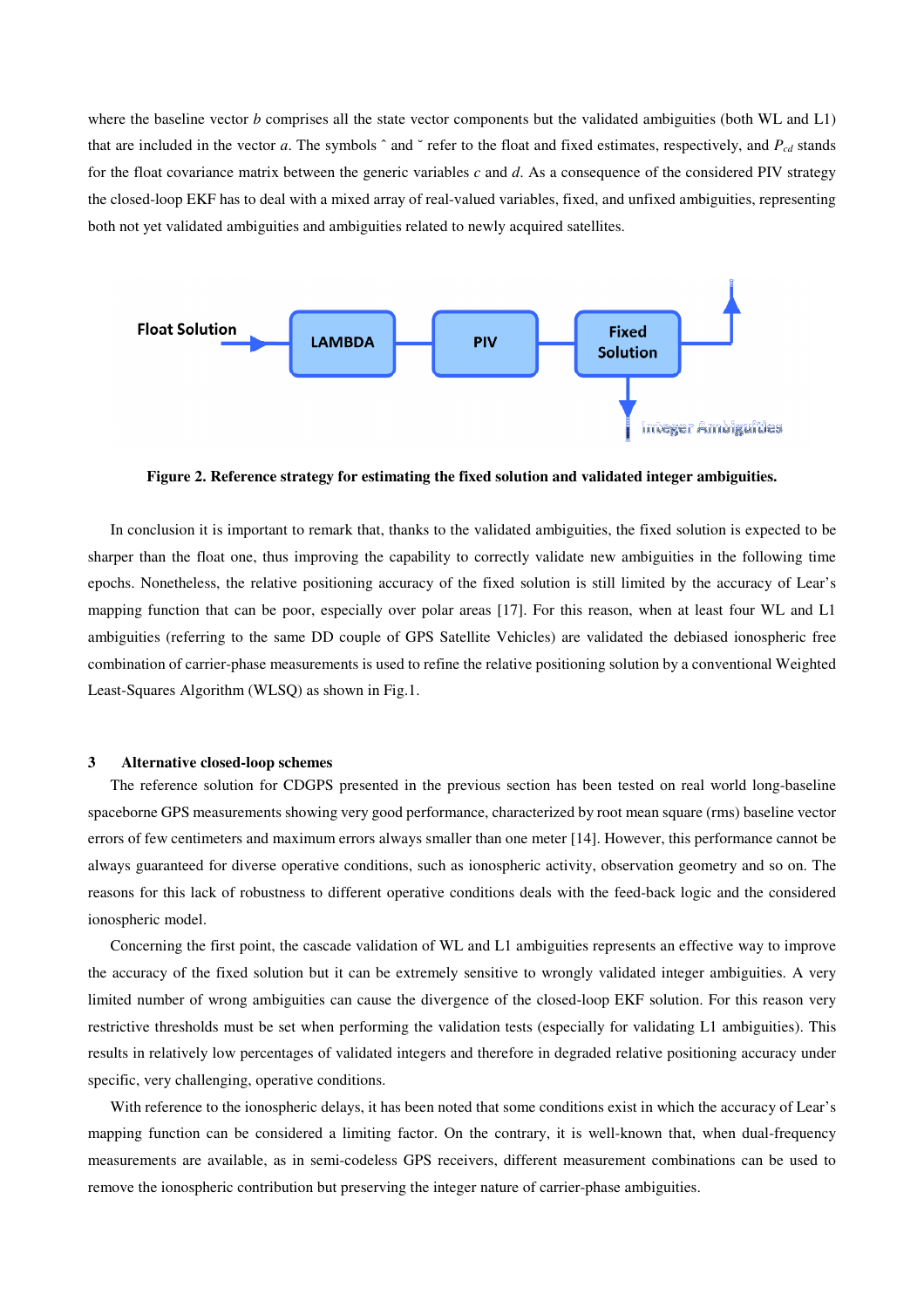The following subsections focus on two alternative closed-loop EKF schemes aimed at coping with these critical aspects of the reference solution.

#### *3.1 Wide-lane closed-loop EKF*

In section 2 an example of partial integer validation approach was presented. Anyway partial validation of the integer estimates derived by the LAMBDA method presents several problems [21]-[22] that still remain unsolved [23]-[24]. From a theoretical perspective, partial validation becomes a viable solution when the screened individual ambiguities are not (or faintly) correlated. In this regard, the results presented in [25] suggest that the WL ambiguities' estimates have almost uncorrelated variance, especially when the ionosphere error contribution is higher than the code measurement noise. In long-baseline applications, the ionospheric delay contribution to the DD measurements can be in the order of several tens of centimeters [17], well above the code measurement noise of state-of-the-art spaceborne GPS receivers. From a practical point of view, in such applications WL ambiguities can be reasonably screened individually by partial integer validation tests. This is not true for L1 ambiguities, which do not have, in general, any decorrelating property. As such, individual screening of L1 ambiguities is not backed up by a theoretical framework, and cannot be expected to be effective as per WL ambiguities.

According to these considerations, the first improved approach is based on the reference one, making use of all the models presented in section 2, but employs a different strategy for feeding back the integer fixing results to the EKF. More precisely, a new technique for partial integer validation, shown in Fig. 3, has been developed, aiming at partial validation in closed loop only of WL ambiguities. In this approach, only validated WL ambiguities are used to compute the fixed solution which is then fed back to the EKF. Even though only a limited refinement of the baseline estimate is obtained, the major effect of this alternative WL-only closed-loop scheme is a further sharpening of the integer ambiguity float estimates, with respect to the reference solution, for both the WL and the L1 ambiguities.



**Figure 3. Alternative strategy for estimating the fixed solution and the integer ambiguities.**

In more detail, L1 ambiguities corresponding to validated WL ambiguities and resulting from the application of Eq. (4), denoted as "fixed L1" in Fig.3, are processed by a secondary LAMBDA. The resulting L1 integer ambiguities are assumed valid and therefore ready to feed the WLSQ algorithm. Concerning this, it is important to note that the alternative WL-only closed-loop scheme is not sensitive to wrong estimates of L1 ambiguities, which are never fixed within the closed-loop EKF. From this point of view, it is potentially able to recover wrongly fixed L1 integer ambiguities, which are computed at each time step. Thus, it can be proved to be more robust than the reference solution.

# *3.2 Wide-lane closed-loop EKF without ionospheric delays*

The second improved approach proposed in this paper further elaborates on the one presented in the previous section. In addition to providing WL-only feedback to the EKF, this approach also treats ionospheric delays in a different manner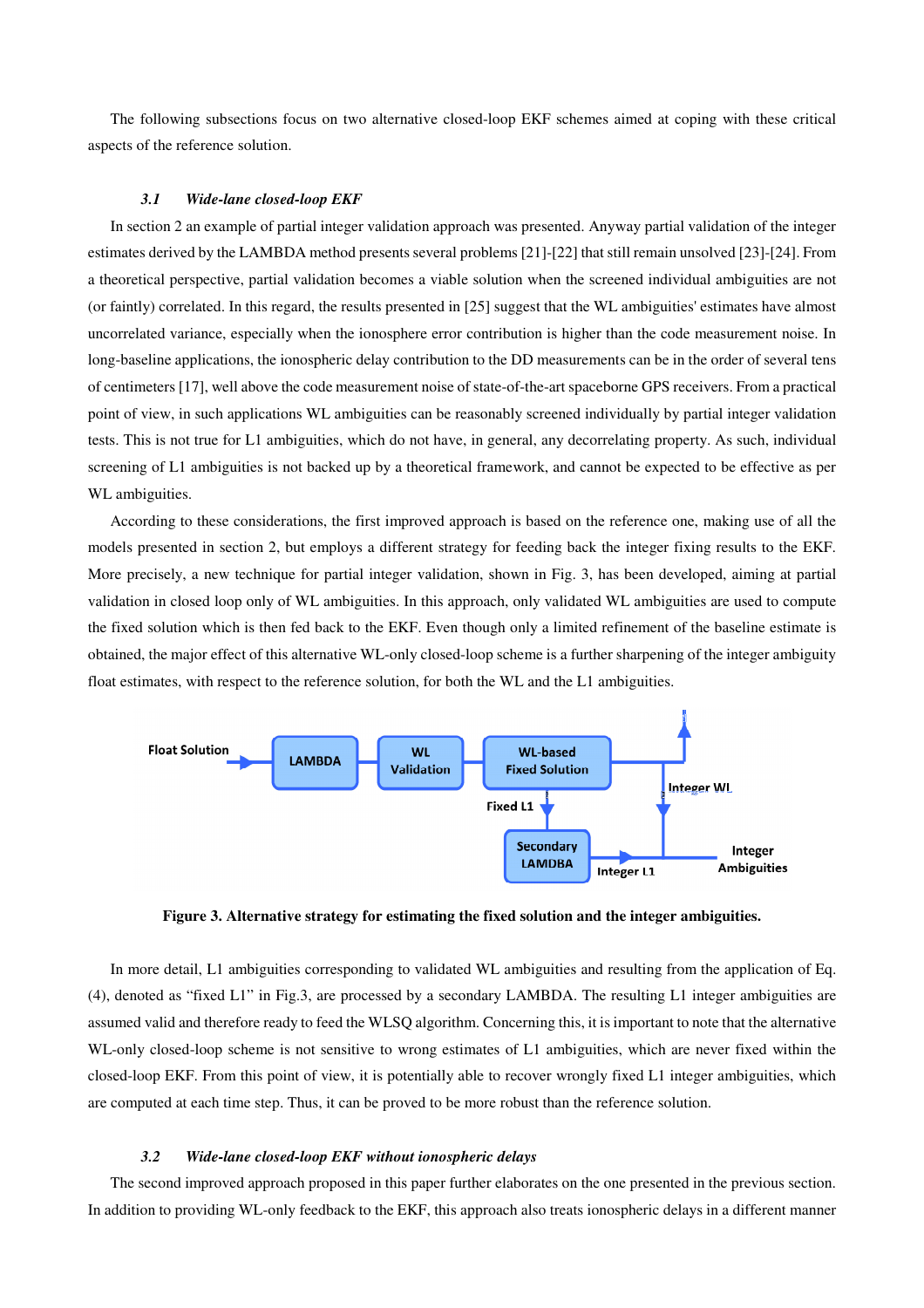w.r.t. the reference one. The reference solution models DD ionospheric delays as a function of chief and deputy VTEC by Lear's isotropic mapping function. For this model, RMS prediction errors in the order of few centimeters have been verified on large baseline satellite data [17], even if larger errors can be experienced locally, especially over polar areas. However, the availability of dual-frequency GPS measurements makes it possible to form different measurement combinations that are able to remove completely the first-order ionospheric delay from the observation model, without the need of compensating it by estimation within the EKF state vector. In this section a different formulation of the closedloop EKF is presented, processing only such "iono-removed" measurements. The state vector comprises thus only baseline, baseline rate, wide-lane, and L1 ambiguities, and its dynamics is governed by the same models of section 2, obviously excluding the VTEC ones.

$$
x' \in \mathbb{R}^{(6+2p)\times 1}, x' = (\mathbf{b'} \quad \mathbf{a}_{w} \quad \mathbf{a}_{1})^{T}
$$
 (5)

For obtaining an observation model without ionospheric delays, suitable combinations of DD measurements must be selected. GPS measurement combinations which allow for an exact cancellation of first-order ionospheric delays can be classified in three main families: ionospheric-free combinations [26], GRoup And PHase Ionospheric Corrections (GRAPHIC) [27], and Melbourne-Wubbena combinations [19]-[20]. The ionospheric-free combination (IF) is the most natural and diffuse combination for eliminating the ionospheric delay and it is based on combining observations of the same type on two carrier frequencies, exploiting the frequency dependence on the first-order ionospheric delay effect. With specific reference to the DD measurements reported in eq. (2), two different ionospheric-free combinations can be derived, namely ionospheric-free combinations of pseudorange measurements and of carrier-phase measurements. GRAPHIC combinations exploit the asymmetry of the ionospheric effect on group and phase propagation at the same frequency. Again, two GRAPHIC combinations can be calculated considering L1 and L2 frequency, respectively. Finally, Melbourne-Wubbena combinations represent an estimate of WL ambiguities and cancel the ionospheric delays by combination of all four types of observables. These three families produce five types of combinations, which are not linearly independent. Specifically, only three are linearly independent and therefore there is the need of selecting the three combinations the EKF has to process. With the aim of guaranteeing an accurate estimation of the baseline vector, but also a satisfactory observability of the entire state vector, ionospheric-free combination of carrier-phase measurements **L**IF, GRAPHIC combination on L1 frequency **G**1, and Melbourne-Wubbena combination **MW**, are selected, which can be derived from uncombined DD observables as follows

$$
\mathbf{L}_{IF} = \frac{1}{1 - \gamma^2} \left( \mathbf{L}_1 - \gamma^2 \mathbf{L}_2 \right)
$$
 (6a)

$$
\mathbf{G}_1 = 0.5(\mathbf{P}_1 + \mathbf{L}_1) \tag{6b}
$$

$$
\mathbf{MW} = \lambda_{w} \left( \frac{\mathbf{L}_{1}}{\lambda_{1}} - \frac{\mathbf{L}_{2}}{\lambda_{2}} \right) - \lambda_{n} \left( \frac{\mathbf{P}_{1}}{\lambda_{1}} + \frac{\mathbf{P}_{2}}{\lambda_{2}} \right)
$$
(6c)

where pivot satellite *j* is not reported for simplicity, and  $\lambda_w$ ,  $\lambda_n$  represent the wavelengths of wide-lane and narrow lane combinations, respectively. Combining the above definitions with the reference observation model in Eq.(3), the combined measurement vector  $y' := (\mathbf{L}_I \mathbf{F}^T, \mathbf{G}_I \mathbf{F}^T, \mathbf{M} \mathbf{W}^T)^T$  can be related to the "iono-removed" state vector,  $y' = h'(x')$  as follows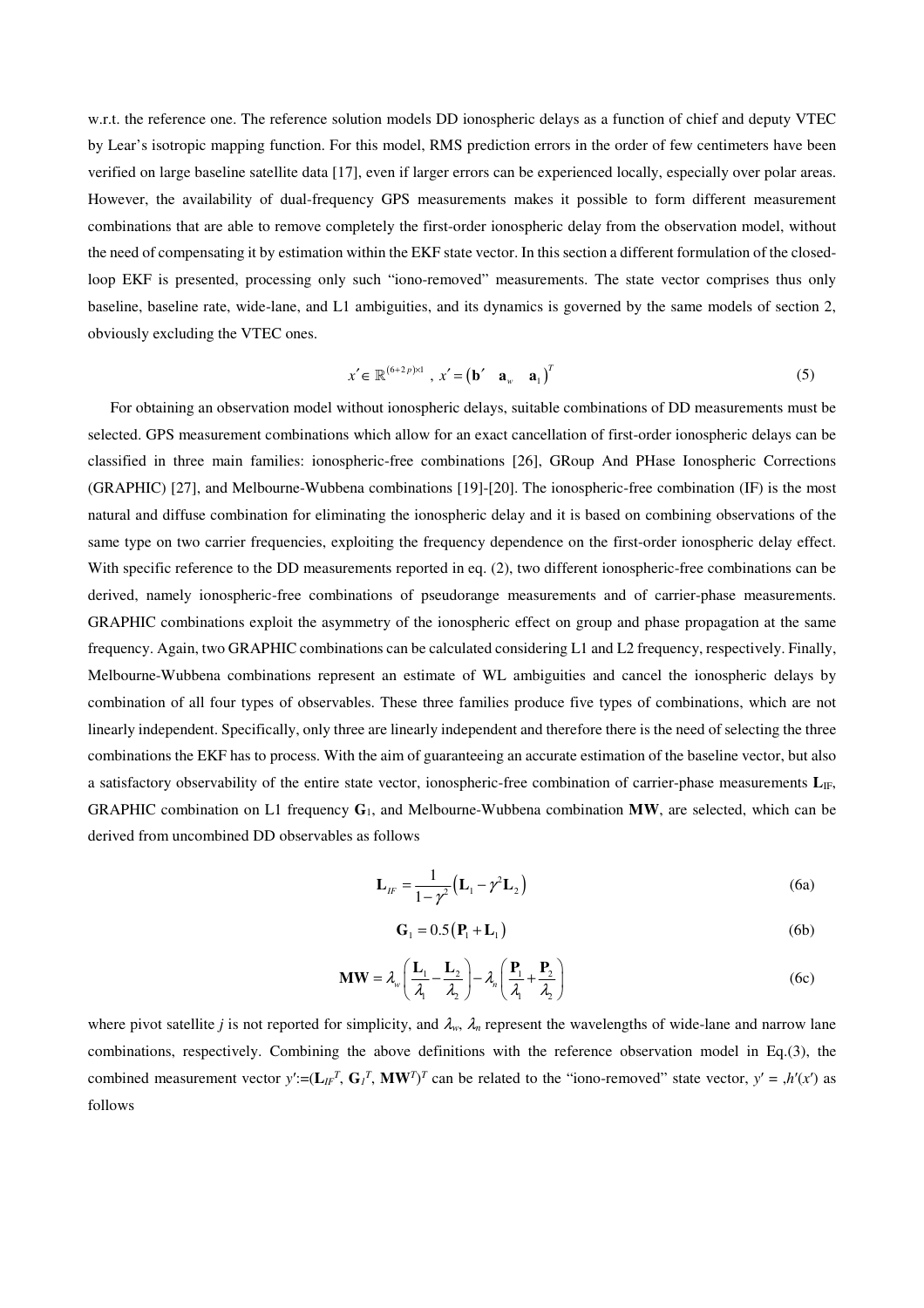$$
h'(x') = \left(\frac{I_p}{I_p}\right) \mathbf{p}_{CD}'\left(\mathbf{b}'\right) + \left(\frac{\frac{\lambda_1 \gamma}{1 - \gamma^2} I_p}{-\frac{\lambda_0}{\lambda_w} I_p} \right) \mathbf{a}_w + \left(\frac{\frac{\lambda_1}{1 + \gamma} I_p}{-\frac{\lambda_1}{\lambda_p} I_p}{-\frac{\lambda_1}{\lambda_w} I_p} \right) \mathbf{a}_1\tag{7}
$$

Starting from the specified dynamics and observation models, the iono-removed version of the closed-loop EKF (see Fig.1) can be implemented. With specific reference to the derivation of the fixed solution and the management of the integer ambiguities, the strategy presented in section 3.1 and outlined in Fig. 3 is assumed also for the iono-removed version of the closed-loop EKF, that is, only WL ambiguities are tested and, once validated, kept as integer deterministic parameters in the closed-loop EKF.

# **4 Performance comparison on flight data**

The performance of the three closed-loop algorithms is evaluated on actual flight data made available by the Gravity Recovery and Climate Experiment (GRACE) mission, which consists of two identical satellites, GRACE A and GRACE B, in a leader-follower formation using near circular orbits [28]. A one-day long dataset from DOY18, 2009 has been selected from all available GRACE Level-1 B (L1B) data for the analysis presented in this paper. In DOY18 GRACE B leads the formation and GRACE A follows at a distance of 266.5 ± 1.8 km. The dataset comprises GPS L1B measurements at 0.1 Hz, Ka-Band Ranging System (KBR) data at 0.2 Hz , which allows estimating the true baseline at sub-millimeter accuracy [29], and GPS Navigation (GNV) L1B data at 1/60 Hz , which allows estimating the three-dimensional baseline in ECEF, but with a formal error in the order of few centimeters. All data are referred to the antenna phase center of the two receivers by applying lever-arm corrections, when necessary, and considering each spacecraft attitude, which is provided in GRACE L1B data as well. As with all GRACE Level 1B data, the time-tags are corrected to GPS time using GPS clock solutions computed in post-processing [30]. A data-editing step has been performed on GPS L1B data in order to detect and remove outliers in the pseudorange measurements and to discard all observations from GPS satellites whose elevation above the local horizon is smaller than 10 deg.

Estimation performance is quantified by comparing the baseline estimated by each filter to the reference solution obtained by KBR (for the magnitude) and GNV data (for the baseline vector components). Because of the different features of the data, the baseline magnitude estimation error can be quantified with very high accuracy, whereas estimation of the three-dimensional error is reliable only for error values at least in the order of 10 cm. For providing additional insight into filters' performance, their capability of fixing the correct integer ambiguities is also analyzed. For this purpose, reference values of the integer ambiguities have been computed by exploiting the knowledge of the observation geometry provided by the KBR and GNV data. The adopted procedure is described in [17], to which we refer the interested reader.

For comparing the performance of different positioning solutions over the same dataset it is essential that the compared solutions approximate the maximum attainable navigation performance of each filter to the same extent. Indeed, the accuracy of relative positioning solutions of EKF-based closed-loop schemes is heavily dependent on the value chosen for the tunable parameters, especially when true flight data are involved [9]. Thus, quantifying the maximum attainable performance of each of the three filters requires optimizing the setting of the tunable parameters, which has been performed by a stochastic optimization technique. More precisely, we have searched for a filter setting maximizing a performance metric related to the baseline estimation error over the selected dataset applying a randomized algorithm proposed in [31] to which we refer the interested reader. This algorithm is based on sampling the performance metric  $f(\mathbf{p})$ by a Monte Carlo (MC) technique applied to the tunable parameters vector *p*. The vector *p* includes conventional EKF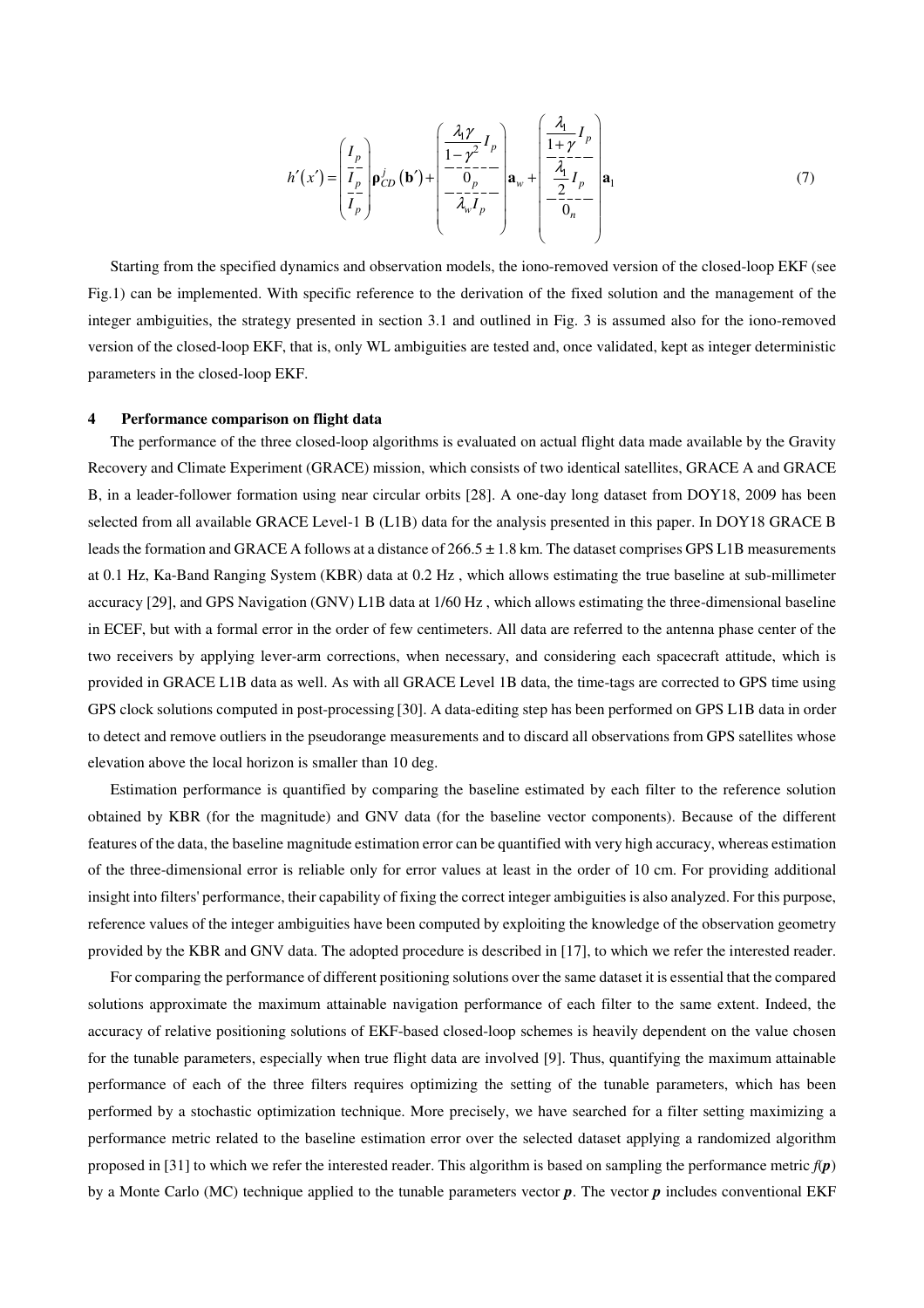parameters but also the thresholds to perform PIV [21]. Since the state vector and PIV strategy are different among the three considered filtering strategies, the tunable parameters are also different. For instance, the reference strategy requires setting four PIV thresholds [14], whereas only two thresholds are needed in both the alternative strategies [21]-[22]. Likewise, when VTEC is part of the state vector the relevant EKF tuning parameters must be set [21]. Concerning the performance metric, in the present work filter tuning is aimed at maximizing the number of fixed ambiguities (fixing rate) while minimizing the percentage of wrong integers (fail rate): when this is achieved, also the baseline estimation accuracy is, in general, maximized.

For applying the MC sampling technique, the parameter vector  $p$  is fictitiously modeled as a stochastic variable. The maximum performance is then estimated by the maximum value among the samples, which can be guaranteed (in a probabilistic sense) to approximate the true maximum to a finite extent, depending on the number of samples used in the MC technique. By tuning all three relative navigation filters with the same optimization algorithm, the performance comparison presented in the following is not biased towards one of the positioning solutions because of tuning effects.

The estimation performance of the three approaches is summarized in Table 1. The reference filter performance is improved by both the proposed approaches, with the WL closed-loop EKF, without ionosphere removal, yielding the best baseline estimation accuracy.

|                              | <b>Reference Approach</b> |          | $CL - WL$                                                                           |          | C/L-WL, iono-removed    |          |
|------------------------------|---------------------------|----------|-------------------------------------------------------------------------------------|----------|-------------------------|----------|
|                              | <b>Estimation Error</b>   |          | <b>Estimation Error</b>                                                             |          | <b>Estimation Error</b> |          |
| <b>Baseline Component</b>    | Max, cm.                  | RMS, cm. | Max, cm.                                                                            | RMS, cm. | Max, cm.                | RMS, cm. |
| Magnitude $(  B  )$          | 93.7                      | 16.1     | 35.8                                                                                | 4.2      | 85.5                    | 8.6      |
| Along Track $(B_x)$          | 94.6                      | 16.1     | 36.9                                                                                | 4.5      | 110.0                   | 8.9      |
| Cross Track $(B_v)$          | 33.3                      | 6.8      | 28.0                                                                                | 2.4      | 35.3                    | 7.7      |
| Radial $(B_7)$               | 129.0                     | 14.3     | 91.2                                                                                | 6.8      | 70.3                    | 8.8      |
| Kin. Correction Availability | 60.9%                     |          | 96.3%                                                                               |          | 93.5%                   |          |
|                              | <b>IA Estimation</b>      |          | <b>IA Estimation</b>                                                                |          | <b>IA Estimation</b>    |          |
| Ambiguity                    |                           |          | Fixing Rate, % Fail Rate, % Fixing Rate, % Fail Rate, % Fixing Rate, % Fail Rate, % |          |                         |          |
| WL ambiguities               | 78.1                      | 0.0      | 98.0                                                                                | 0.0      | 93.4                    | 0.0      |
| L1 ambiguities               | 66.9                      | 3.9      | 98.0                                                                                | 3.6      | 93.4                    | 21.2     |

**Table 1. Estimation Performance Summary** 

The reference approach performance is depicted in Figure 4, which shows the time histories of the baseline magnitude estimation error and of the fixed integer ambiguities. The baseline plot also highlights the time epochs in which the kinematic solution of the WLSQ algorithm in Figure 1 is not available, that is, when less than four WL and L1 are fixed to integer values. The other two plots provide indications on the integer fixing performance of the filter, computed using the IA reference values. More specifically, at each time epoch a color-coded bar is shown, which stacks the number of IA estimated by LAMBDA that are correct or wrong. For a limited amount of IA, it has not been possible to determine the reference value, even with the knowledge of the true geometry by GRACE L1B data products. These are denoted as unknown IA. The potentially correct ambiguities given by LAMBDA can or cannot be fixed within the EKF, depending on the validation tests outcome. The number of IA fixed within the EKF is also shown in Figure 4.

Results clearly demonstrate how the reference solution is capable of highly accurate (i.e. at the cm-level) baseline estimation, as shown in [14], for extended periods of the day. However, under certain operative conditions, such as those encountered around 7AM, the feedback of the L1 ambiguities produces a detrimental effect: since a few L1 ambiguities are erroneously fixed, the overall EKF estimation starts to degrade. Because of the correlation among L1 and WL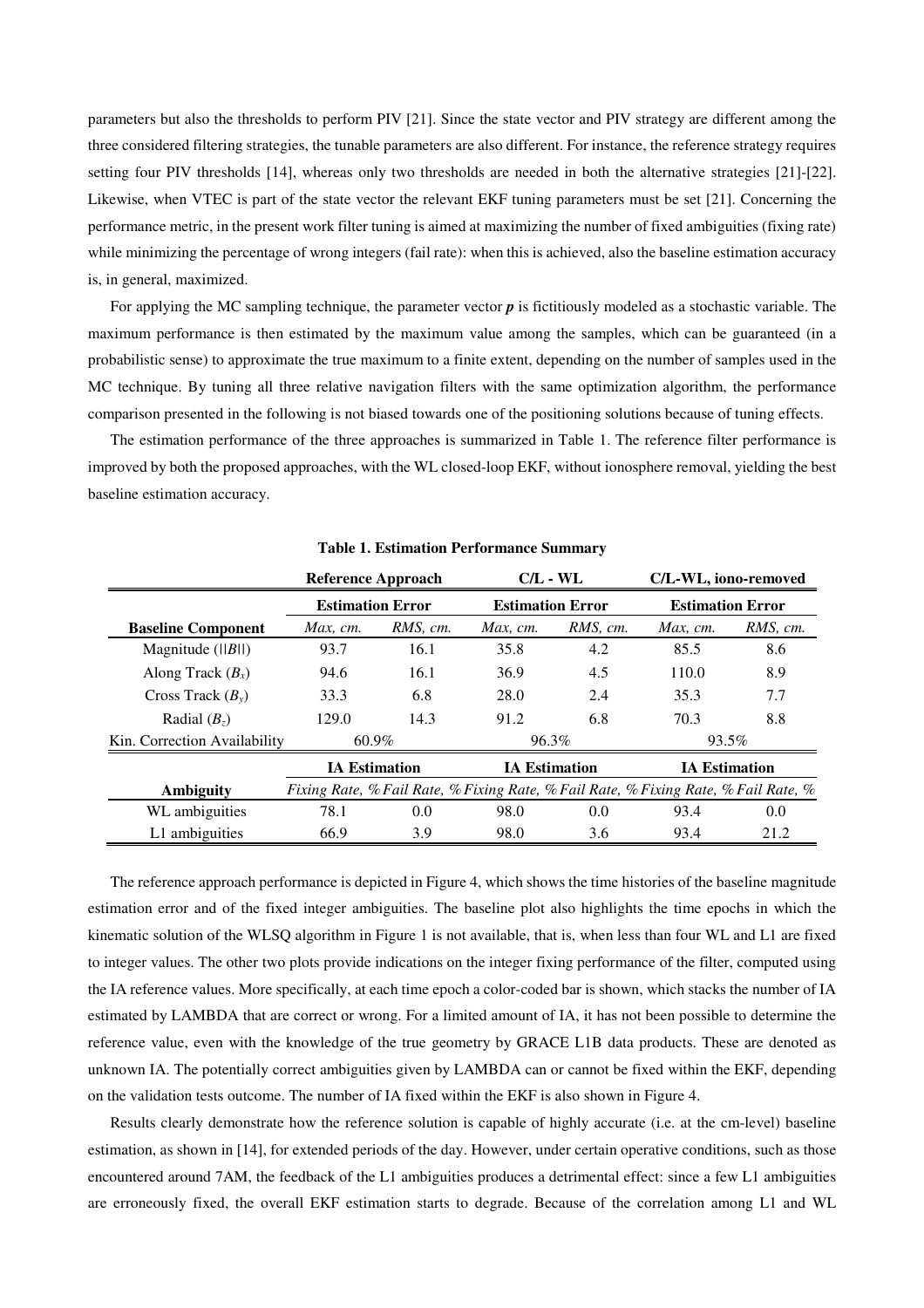ambiguities, the latter also become increasingly erroneous, letting the baseline estimation error grow. This potentially divergent behavior is however recovered by the filter thanks to the use of partial integer validation tests. Indeed, the integer validation test based on the MW residual does not depend on the EKF estimate, but only on the measurements. Hence, it is capable of detecting the divergence of the WL estimate, and eventually to recover it as the operating conditions become again favorable.



**Figure 4. Reference approach performance: baseline norm estimation error (top), WL (middle) and L1 (bottom) IA fixing.** 

Figure 5 shows the same results, but computed for the closed-loop approach in which only the WL integer ambiguities are fed back to the EKF and the differential ionospheric delay is specifically modeled. The baseline estimation performance is substantially improved with respect to the reference approach. The baseline estimation performance of the two filters is similar in the periods in which the reference approach yields a sharp estimate (e.g. around noon). However, the WL-only approach is more robust to the changing operating conditions, being capable of preserving a centimeter level accuracy throughout the dataset. This improvement is possible thanks to the capability of fully exploiting the mostly correct WL LAMBDA estimates. Indeed, the lack of erroneously fixed L1 ambiguities within the EKF allows relaxing the PIV tests for letting more WL ambiguities being fixed, which increase to almost 100% from the ~80% of the reference solution (see Table 1). This has a beneficial effect also on the quality of the L1 LAMDA estimates, which, as shown in Figure 5, are mostly correct. Recall that only the L1 ambiguities that have a valid WL counterpart are fixed to the relevant integer value. Moreover, such L1 IA are used only for computing the kinematic solution, but not for modifying the EKF estimate at later time instants (see Figure 3). Therefore their number is denoted by a dashed line in Figure 5.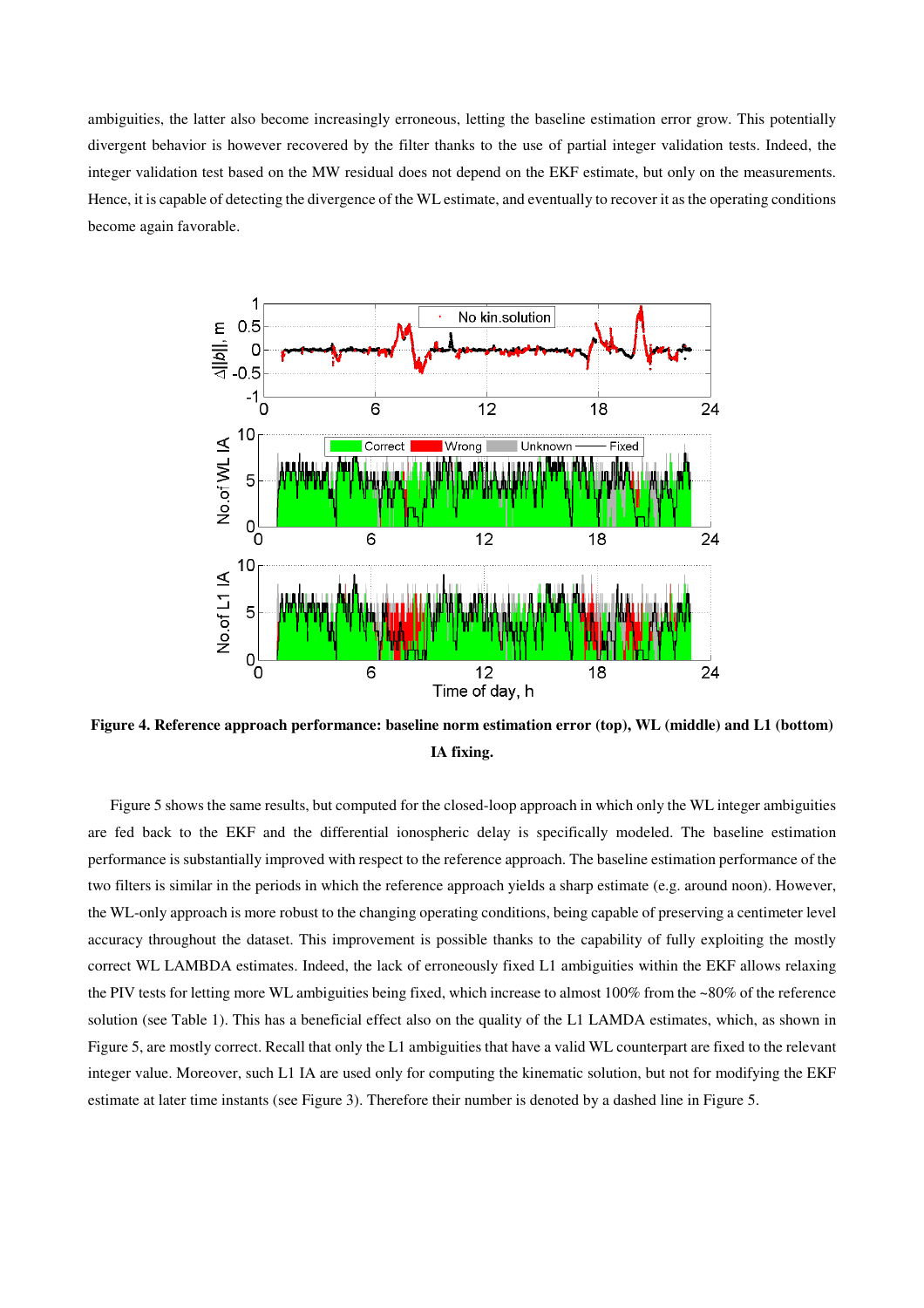

**Figure 5. Performances of WL C/L approach: baseline norm estimation error (top), WL (middle) and L1 (bottom) IA fixing.** 

Finally, Figure 6 shows the performance of the WL-only closed-loop approach with iono-removal. Even though this approach does not introduce any residual error in the EKF baseline estimate due to the absence of an ionospheric delay model of finite accuracy, the overall baseline estimation performance is worse than the previous one. Interestingly, it is seen how the iono-removed approach is capable of a WL estimation performance close to the one of the closed loop WL filter with Lear's model. As opposed to the previous approach, however, this WL estimation performance is obtained in spite of more than 20% of erroneous L1 ambiguities, which, when fixed outside the EKF, degrade the baseline estimated by the kinematic WLSQ algorithm. These results suggest that removing the ionospheric delay model from the observation model decreases the correlation between WL and L1 ambiguities. Hence, correctly fixing the WL IA does not allow sharpening the L1 ambiguities estimates as in the previous case. The degradation of the kinematic solution predominates over the benefits in the EKF baseline estimates that can be obtained from removing the ionospheric delay estimation error.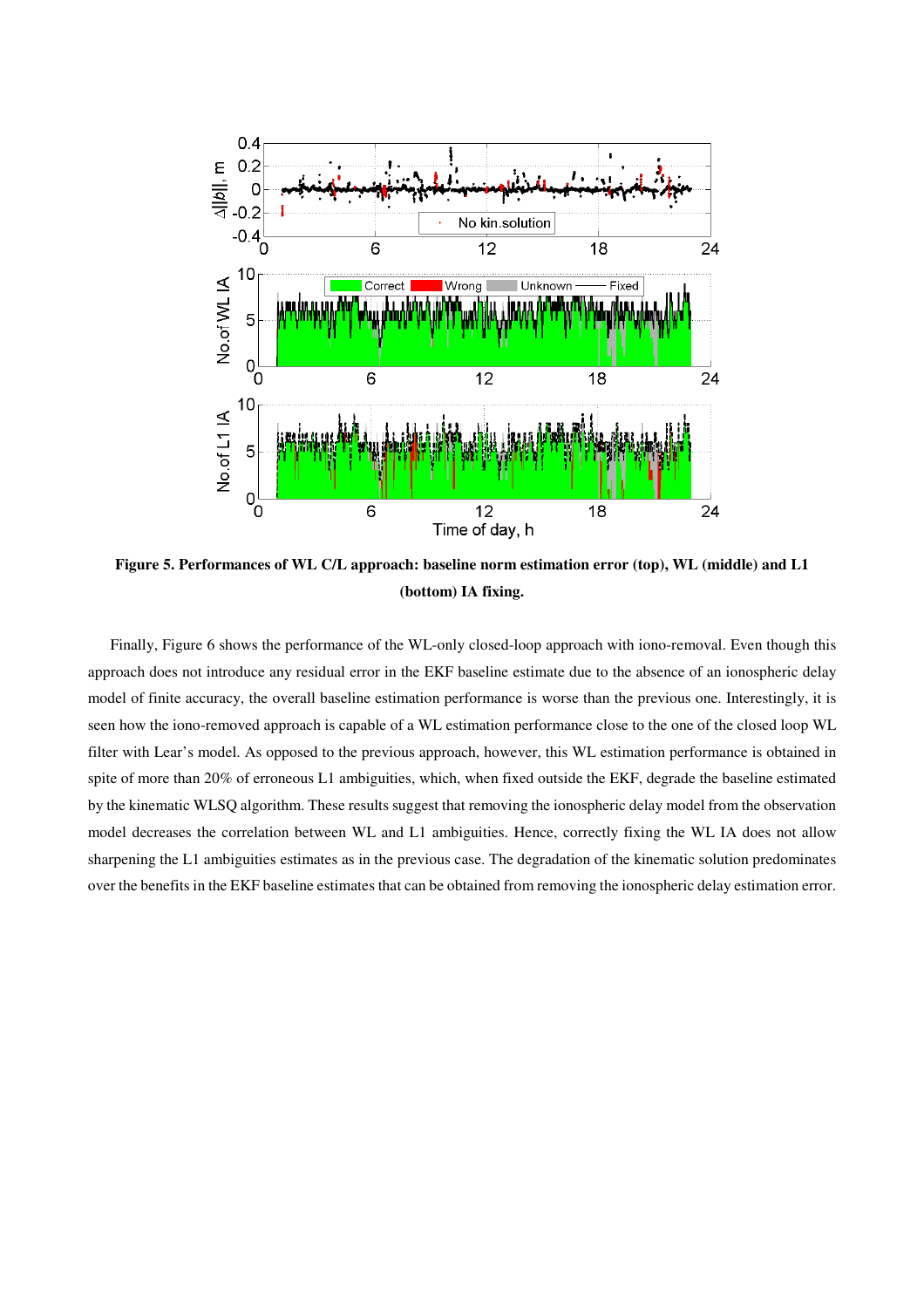

**Figure 6. Performances of WL C/L approach without ionospheric delays: baseline norm estimation error (top), WL (middle) and L1 (bottom) IA fixing.** 

# **5 Conclusion**

This paper has focused on two approaches which can improve the performance of a CDGPS-based reference approach for the real-time, on-board, relative navigation of two LEO GPS receivers separated of hundreds of kilometers. State of the art approaches for this problem deeply integrate a dynamic filter, such as the EKF, with an integer estimator for fixing the carrier cycle ambiguities to their unknown integer values. Integration of the two estimators is performed feeding back to the EKF the results of the integer estimation problem, with the aim of sharpening the EKF estimate at later time instants. However, this closed-loop arrangement is prone to divergence of the estimates when erroneous integer ambiguities are incorporated within the EKF solution.

Performance of a reference, closed-loop, relative navigation filter has been investigated on flight data from the GRACE mission, highlighting its shortcomings. Results prove that the reference approach is indeed capable of centimeterlevel accuracy in the baseline estimation, but this performance cannot be reasonably guaranteed under all operative conditions. Particularly challenging operative conditions, present in the analyzed dataset, let the baseline estimation error grow because of erroneous integer estimates of L1 ambiguities that are considered as exact values in the EKF. Nonetheless, a careful design of the integer validation strategy allows the filter to recover from this performance degradation as the operative conditions become again more favorable.

Two approaches are proposed to increase the robustness of the reference solution to the variability of operative conditions. Both approaches do not feed back to the EKF all integer estimates of the cycle ambiguities, fixing to exact values only the integer solutions of wide-lane ambiguity combinations. L1 ambiguities are fixed to integer values at each time epoch outside the EKF for limiting the detrimental effect of their possibly erroneous estimation. Results show that this approach allows increasing the percentage of correctly fixed ambiguities of more than 25 % w.r.t. the reference approach, thus improving the baseline estimation RMS error of a factor of three.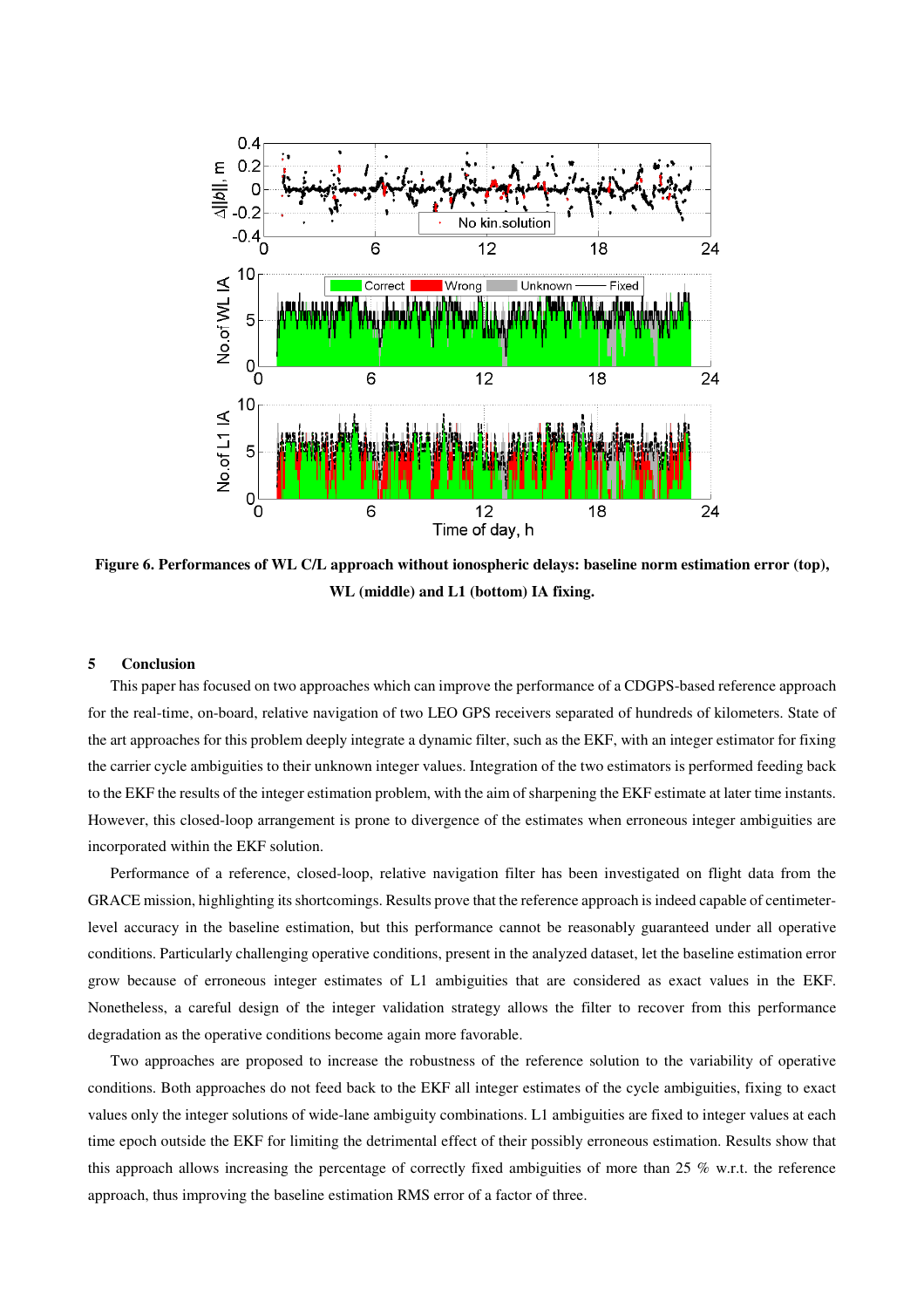Compensation of the double-difference ionospheric delays is known to be one of the limiting factors in relative positioning over large baselines. In the two proposed approaches this problem is faced in two different ways: using a ionospheric delay model of centimeter-level accuracy, in one case, and exactly canceling first-order ionospheric effects by suitable combinations of double-difference measurements, in the other case.. Results show that removing the ionospheric delays from the observation model decreases the correlation between WL and L1 ambiguities. Hence, the latter do not benefit from the WL feedback as when using a ionosphere delay model, being erroneously computed in 15% more cases. The resulting degradation of the kinematic solution predominates over the benefits in the EKF baseline estimates that can be obtained removing the ionospheric delay estimation error.

#### **Acknowledgment**

Alfredo Renga's work in this activity has been carried out with the financial contribution of Regione Campania in the framework of the Project for Technology Innovation of Transport Systems (INSIST).

### **References**

- [1] Eberhard Gill , Hartmut Runge, Tight formation Flying for an along-track SAR interferometer, Acta Astronautica 55 (2004) 473  $-485.$
- [2] G. Krieger, A.Moreira, H. Fiedler, I. Hajnsek, M.Werner,M. Younis, M. Zink, TanDEM-X: A satellite formation for highresolution SAR interferometry, IEEE Trans. Geosci. Remote Sens., vol. 45, no. 11, pp. 3317–3341, Nov. 2007.
- [3] G. Krieger, I. Hajnsek, K. P. Papathanassiou, M. Younis, A. Moreira, Interferometric Synthetic Aperture Radar (SAR) Missions Employing Formation Flying, Proc. of the IEEE, Vol. 98, No. 5, pp. 816-843, 2010.
- [4] G. Krieger, A. Moreira, Spaceborne bi- and multistatic SAR: Potential and challenges, Proc. Inst. Electr. Eng.-Radar, Sonar Navig., 153, 3, 184–198, 2006.
- [5] A. Renga, A. Moccia, Performance of stereoradargrammetric methods applied to spaceborne monostatic-bistatic synthetic aperture radar, IEEE Trans. Geosc. and Remote Sens., Vol. 47, No. 2 , pp. 544-560, 2009.
- [6] A. Renga, A. Moccia, M. D'Errico, S. Dellepiane, E. Angiati, G. Vernazza, P. Lombardo, F. Colone, M. Sedehi, D. Cristallini, S. Pignataro, Q. Rioli, G. Milillo, C. Bruno, F. Di Giorgio, M. Labriola, From the expected scientific applications to the functional specifications, products and performance of the SABRINA missions,IEEE Radar Conference, RADAR 2008 , May 26-30, 2008, Rome, Italy.
- [7] R. Kroes, O. Montenbruck, W. Bertiger, P. Visser, Precise GRACE baseline determination using GPS, GPS Solutions, Volume 9, Issue 1, pp 21-31, April 2005.
- [8] Montenbruck O. et all, Carrier Phase Differential GPS for LEO Formation Flying The PRISMA and TanDEM-X Flight Experience, Astr.Sp.Conf, 2011
- [9] D'Amico, S., Ardaens, J. S., and Larsson, R. Spaceborne Autonomous Formation-Flying Experiment on the PRISMA Mission, Journal of Guidance Control and Dynamics Vol.35 no.3, 2012. pp.834-850.
- [10] Ebinuma, T., Bishop, R.H. and Glenn Lightsey, E. Integrated hardware investigations of precision spacecraft rendezvous using the global positioning system, Journal of Guidance Control and Dynamics 26, no. 3, 2003. pp. 425-433.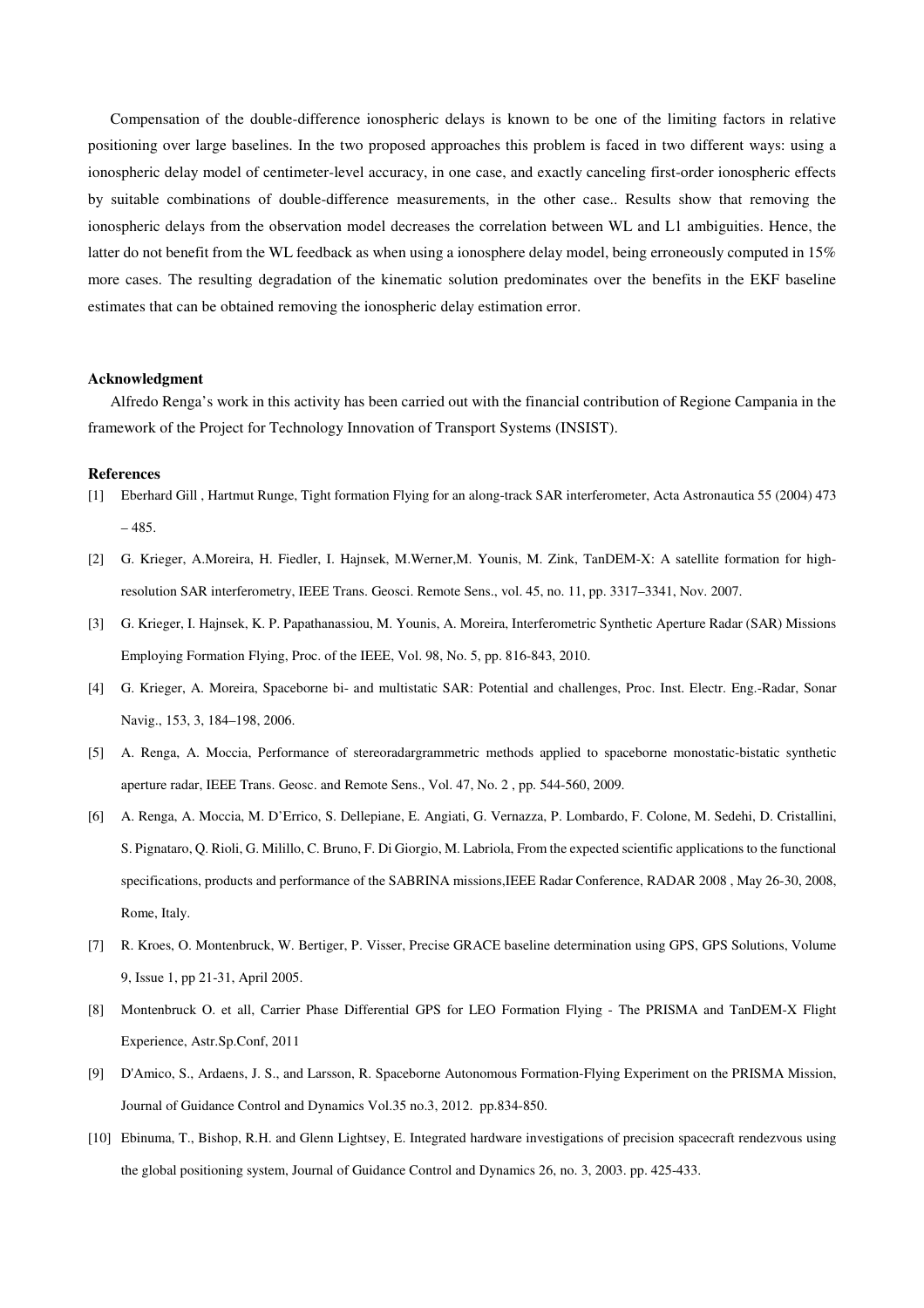- [11] O. Montenbruck, M. Wermuth, R. Kahle, GPS Based Relative Navigation for the TanDEM-X Mission First Flight Results, ION-GNSS-2010 conference, Portland, Oregon, 21-12 Sept. 2010.
- [12] S.-Ch.Wu, Y.E. Bar-Sever, Real-time sub-cm differential orbit determination of two Low-Earth Orbiters with GPS bias fixing; ION GNSS 2006; September 26-29, 2006 Fort Worth, Texas, 2006.
- [13] S. Leung, O. Montenbruck, Real-Time Navigation of Formation-Flying Spacecraft Using Global-Positioning-System Measurements, Journal Of Guidance, Control, And Dynamics, Vol. 28, No. 2, March–April 2005, pp. 226-235.
- [14] U. Tancredi, A. Renga, M. Grassi, Validation on flight data of a closed-loop approach for GPS-based relative navigation of LEO satellites, Acta Astronautica Vol. 86, pp. 126-135, 2013.
- [15] Teunissen PJG (1995), The least-squares ambiguity decorrelation adjustment: a method for fast GPS integer ambiguity estimation. Journal of Geodesy, Vol.70, pp. 65-82.
- [16] S. Verhagen, The GNSS integer ambiguities: estimation and validation, Ph.D. Thesis, Delft TU, 2005.
- [17] U. Tancredi, A. Renga, M. Grassi, "Ionospheric path delay models for spaceborne GPS receivers flying in formation with large baselines", Advances in Space Research, Vol. 48, No. 3, pp. 507–520, August 2011.
- [18] W.M. Lear, GPS navigation for low-earth orbiting vehicles, NASA Lyndon B. Johnson Space Center, Mission planning and analysis division, 1st revision, NASA 87-FM-2, JSC-32,031, 1988.
- [19] Melbourne, W.G. (1985), The case for ranging in GPS-based geodetic systems, in Proceedings of the 1st Intenational Symposium on Precise positioning with the Global Positioning System, pp. 373–386, ockville, Maryland.
- [20] Wubbena, G. (1985), Software developments for geodetic positioning with GPS using TI 4100 code and carrier measurements, in Proceedings of the 1st Intenational Symposium on Precise positioning with the Global Positioning System, pp. 403–412, Rockville, Maryland.
- [21] U. Tancredi, A. Renga, M. Grassi, Validation on flight data of a novel relative navigation approach for spaceborne GPS receivers flying in formation over large baselines, 63rd International Astronautical Congress, Naples, Italy, 10 pp., October 2012.
- [22] U. Tancredi, A. Renga, M. Grassi, Carrier-based Differential GPS for autonomous relative navigation in LEO, AIAA Guidance Navigation and Control Conference, Minneapolis, Minnesota, August 2012, 11 pp., paper id AIAA-2012-4707.
- [23] Teunissen, P.J.G. and Verhagen, S. GNSS Ambiguity Resolution: When and How to Fix or not to Fix?, VI Hotine-Marussi Symposium on Theoretical and Computational Geodesy, International Association of Geodesy Symposia, 2008, Volume 132, Part II, pp. 143-148.
- [24] Teunissen P, Verhagen S (2007) GNSS carrier phase ambiguity resolution: challenges and open problems. In: Proceedings of the scientific meetings of the IAG general assembly 2007. Perugia, Italy.
- [25] Teunissen, P.J.G. On the GPS widelane and its decorrelating property, Journal of Geodesy, 1997, Volume 71, Issue 9, pp 577- 587
- [26] J. Farrel , M. Barth, The Global Positioning System and Inertial Navigation, McGraw-Hill, New York, ch. 5, 1999.
- [27] Yunck, T. P. Orbit determination, in: Parkinson B.W., Spilker, J.J. (eds), Global positioning system: theory and applications, vol. 2, American Institute of Aeronautics and Astronautics Inc., Washington, pp. 559-592, 1996